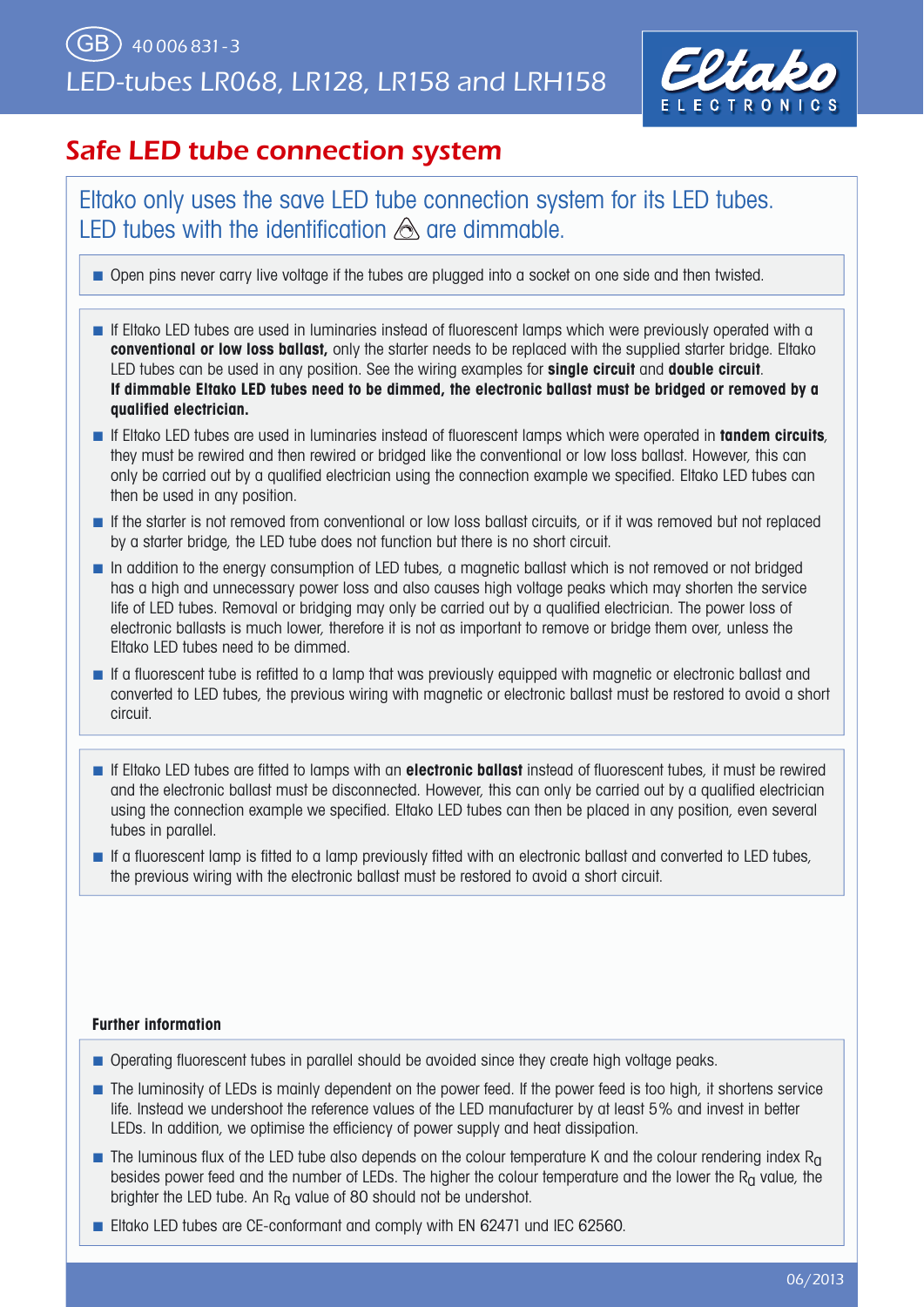### Wiring example of a single circuit luminaire with conventional or low loss ballast.

■ No wiring change is required, only the starter must be replaced by the starter bridge. **If dimmable LED tubes need to be dimmed, the ballast must be bridged or removed.**



### Wiring example of a double circuit luminaire with conventional or low loss ballast.

■ No wiring change is required, only the starter must be replaced by starter bridges. **If dimmable Eltako LED tubes need to be dimmed, the ballasts and compensators must be bridged or removed.**

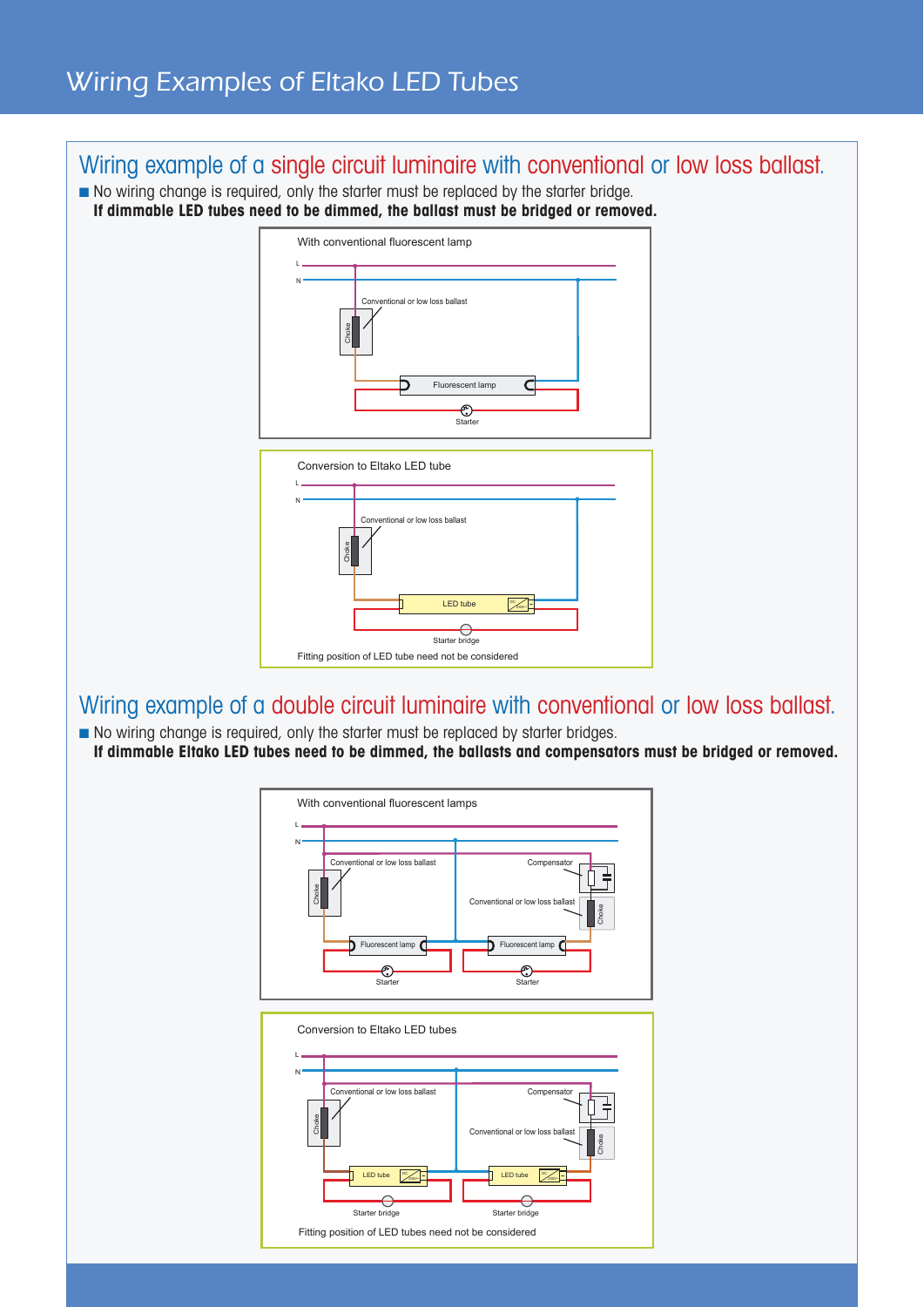

### Wiring example of a tandem circuit with conventional or low loss ballast.

■ A wiring change is required and starters must be replaced by starter bridges.





# Wiring example of a luminaire with electronic ballast.

■ A wiring change is necessary, but no starter bridge is required.